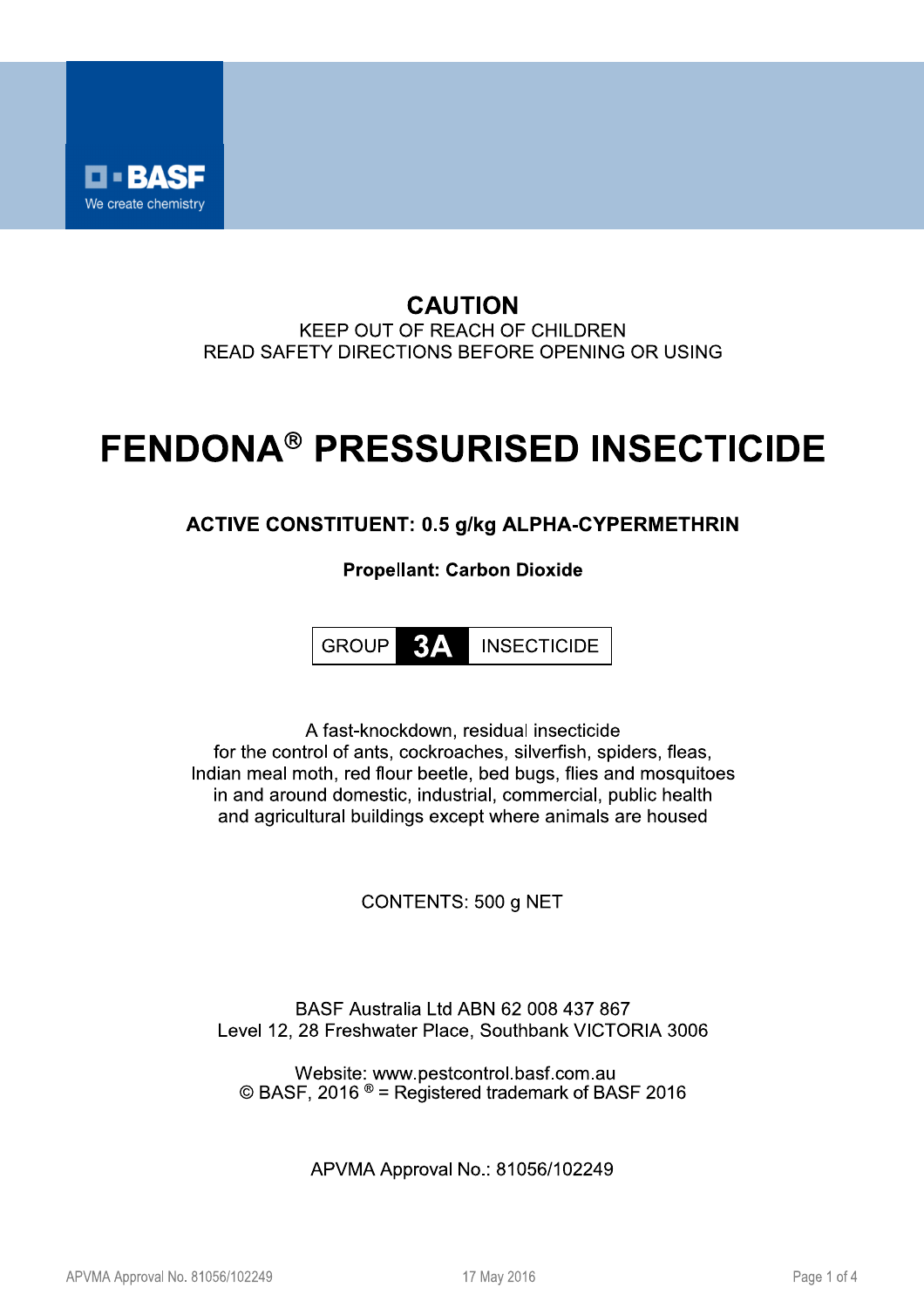

#### **DIRECTIONS FOR USE**

#### **RESTRAINTS**

DO NOT apply as a space spray.

DO NOT use to control fleas on animals.

DO NOT use in animal housing.

| <b>PEST</b>                 | <b>CRITICAL COMMENTS</b>                                                                                                                                                    |
|-----------------------------|-----------------------------------------------------------------------------------------------------------------------------------------------------------------------------|
| Ants,                       | Apply onto surfaces and into cracks and crevices where insects may be harbouring, living and                                                                                |
| Cockroaches,                | breeding for up to 3 months residual control. Apply as a surface application up to but not                                                                                  |
| Silverfish,                 | exceeding the point of run off.                                                                                                                                             |
| Spiders,                    | Use crack and crevice nozzle to direct spray into cracks, crevices and other hard to reach                                                                                  |
| Fleas,                      | places. Live activity can be treated as a spot treatment.                                                                                                                   |
| Indian meal moth and        | Carpets should have a small hidden area sprayed and checked for any discolouration before                                                                                   |
| Red flour beetle            | widespread use.                                                                                                                                                             |
| Bed Bugs                    | Apply directly onto bed bug activity as a spot treatment. DO NOT apply to mattress or<br>bedding.                                                                           |
|                             | An IPM approach should be followed for the control of bed bugs. For more information refer to<br>the Code of Practice for the Control of Bed Bug Infestations in Australia. |
| <b>Flies and Mosquitoes</b> | Apply to surfaces where flies and/or mosquitos are likely to rest. For outdoor control, apply to<br>surfaces where flies and/or mosquitos tend to be a nuisance.            |

#### NOT TO BE USED FOR ANY PURPOSE, OR IN ANY MANNER, CONTRARY TO THIS LABEL UNLESS **AUTHORISED UNDER APPROPRIATE LEGISLATION**

#### **GENERAL INSTRUCTIONS**

This product is ideally suited to be used with the Systems III Pressurised Dispenser unit. If using without System III, hold container upright whilst spraving. After use with the Systems III Pressurised Dispenser, ensure that the valve is closed and that the hose line is drained to avoid leaking.

FENDONA® Pressurised Insecticide is a fast-knockdown, residual insecticide that controls insects by contact action and ingestion. When applied as a surface spray, the product offers long residual activity. FENDONA® Pressurised Insecticide is of relatively low toxicity to humans and other animals and is suitable for use in domestic and public areas.

To obtain best results, all surfaces should be treated, especially cracks, crevices and infested areas. FENDONA® Pressurised Insecticide can be used to control insect pests in internal and external situations in and around domestic. commercial and public buildings: including food processing facilities, hospitals and schools. Spray from a distance of 20-30 cm directly onto insects or spray onto surfaces for residual protection as per the Directions for Use table. Apply FENDONA® Pressurised Insecticide to clean surfaces, free of dirt, dust, oils, grease and other residues. Surfaces should have a small hidden area sprayed and checked for any discoloration before widespread use.

#### **RESISTANCE WARNING**

#### **GROUP 3A INSECTICIDE**

For insecticide resistance management FENDONA® Pressurised Insecticide is a Group 3A insecticide. Some naturally occurring insect biotypes resistant to FENDONA® Pressurised Insecticide and other Group 3A insecticides may exist through normal genetic variability in any insect population. The resistant individuals may eventually dominant the insect population if FENDONA® Pressurised Insecticide or other Group 3A insecticides are used repeatedly. The effectiveness of FENDONA® Pressurised Insecticide on resistant individuals can be significantly reduced. Since occurrence of resistant individuals is difficult to detect prior to use, BASF Australia Ltd accepts no liability for any losses which may result from the failure of FENDONA® Pressurised Insecticide to control resistant insects. FENDONA® Pressurised Insecticide may be subject to specific resistance management strategies. For further information, contact your local supplier or BASF Australia Ltd representative.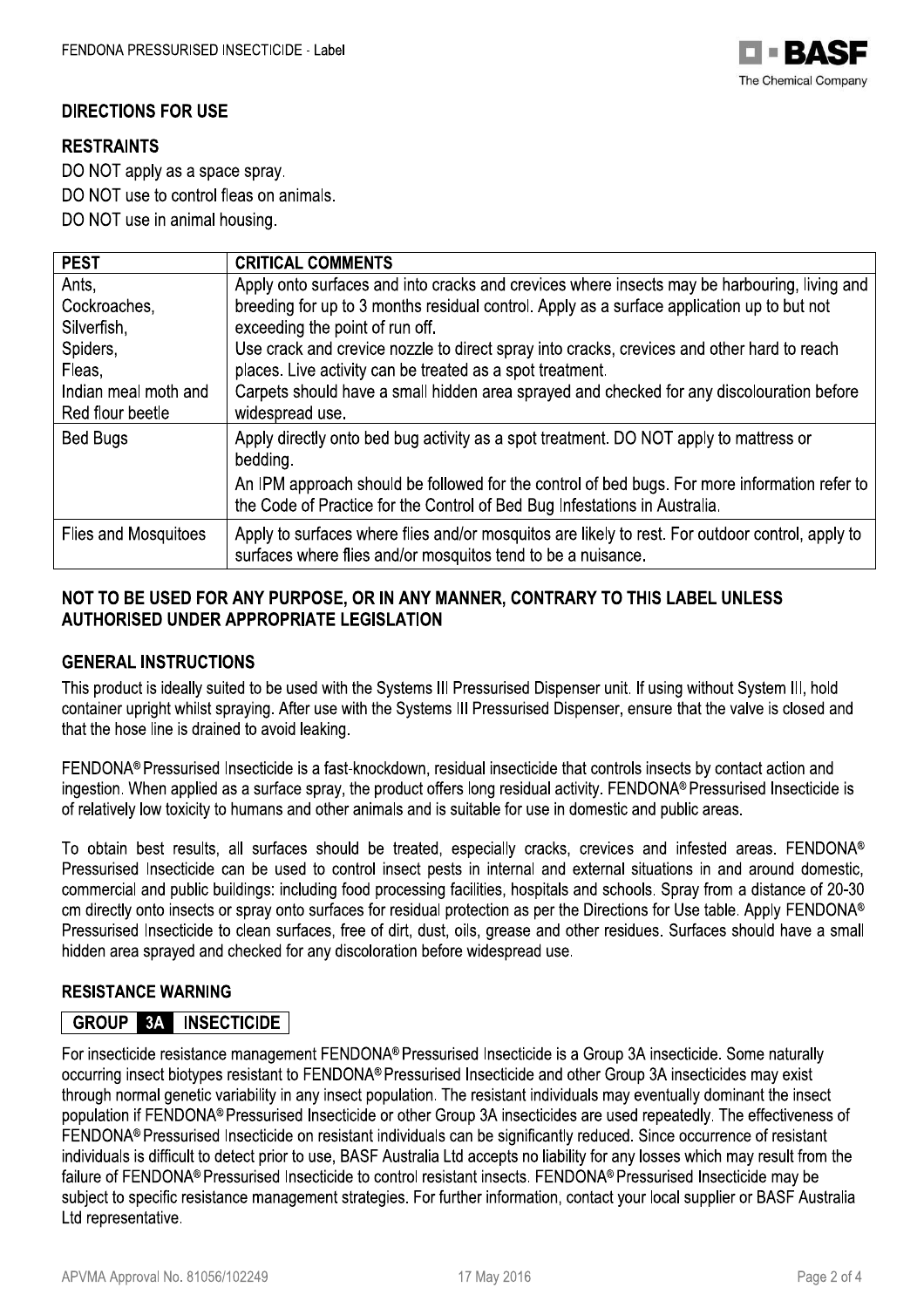

#### PRECAUTIONS

Keep out of reach of children.

DO NOT apply directly to food, food packaging or food contact surfaces.

DO NOT apply to mattress or begoing.

Before use – Cover or remove bird cages or fish tanks during spraying. Remove or cover all exposed foodstuffs, cover all dishes and utensils and places where food is prepared or stored.

After use – Thoroughly ventilate treated area. Clean up thoroughly before processing / serving resumes.

BEWARE: Deliberately sniffing or inhaling concentrated spray can be harmful or fatal.

#### PROTECTION OF WILDLIFE, FISH, CRUSTACEANS AND ENVIRONMENT

Dangerous to fish. DO NOT contaminate ponds, waterways or drains with product or used container.

#### **STORAGE AND DISPOSAL**

Keep in a cool place out of the sun. Do not puncture or incinerate can, even when empty. Recycle empty cans if a facility is available, or place used can in household rubbish.

#### **SAFETY DIRECTIONS**

Harmful if inhaled. May irritate the eyes and skin. Facial skin contact may cause temporary facial numbness. Avoid contact with eyes and skin. DO NOT inhale spray mist. Wear disposable gloves. Wash hands after use.  $\,$ 

STOWANDED and of the sun. Do not puncture or incinerate can, even when empty. Recycle empty car<br>
Reep in a cool place out of the sun. Do not puncture or incinerate can, even when empty. Recycle empty car<br>
svariable, or pla If poisoning occurs, contact a doctor or Poisons Information Centre. Telephone 13 11 26 Australia-wide; New Zealand 0800 764 766. If swallowed, DO NOT induce vomiting. Give a glass of water.

If sprayed on skin, wash thoroughly. If sprayed in mouth, rinse mouth with water.

#### **SAFETY DATA SHEET**

Additional information is listed in the Safety Data Sheet.

#### $\ddot{\phantom{a}}$ CONDITIONS OF SALE

All conditions and warranties rights and remedies implied by law or arising in contract or tort whether due to the negligence of BASF Australia Ltd ABN 62008437867 or otherwise are hereby expressly excluded so far as the same may legally be<br>done provided however that any rights of the Buyer pursuant to non-excludable conditions or warranties of t T64 766. If swallowed, DO NOT induce vomiting. Give a glass of water.<br>
If sprayed on skin, wash thoroughly. If sprayed in mouth, rinse mouth with water.<br> **SAFETY DATA SHEET**<br>
Additional information is listed in the Safety

#### FENDONA® PRESSURISED INSECTICIDE 0.5 g/kg ALPHA-CYPERMETHRIN

#### Hazard Statement:

Flammable aerosol. Pressurized container: May burst if heated. May be fatal if swallowed and enters airways. May cause drowsiness or dizziness. Very toxic to aquatic life with long lasting effects.

#### Precautionary Statements (Prevention):

Keep away from, and do not spray near on neat, and ignition sources. No smoking. Wash contaminated body parts thoroughly after handling. Use only in a well-ventilated areas.<br>-

#### Precautionary Statements (Response):

IF SWALLOWED: Immediately call a POISON CENTER or doctor/physician. IF INHALED: Remove person to fresh air and keep comfortable for breathing. Seek medical advice if you feel unwell or if skin irritation occurs. Take off contaminated clothing and wash it before reuse. Collect spillage.

#### Precautionary Statements (Storage):

Store in a well-ventilated place. Store locked up. Do no expose to temperatures exceeding 50°C.

# **I No. 81056/102249**<br> **ademark of BASF**<br> **o. 81056/102249**<br> **17 May 2016**<br> **17 May 2016**<br> **Page 3 of 4**  $\ddot{\phantom{a}}$ APVMA Approval No. 81056/102249

#### $\ddot{\phantom{a}}$ © BASF<br>C

 $\circledR$  = Registered trademark of BASF